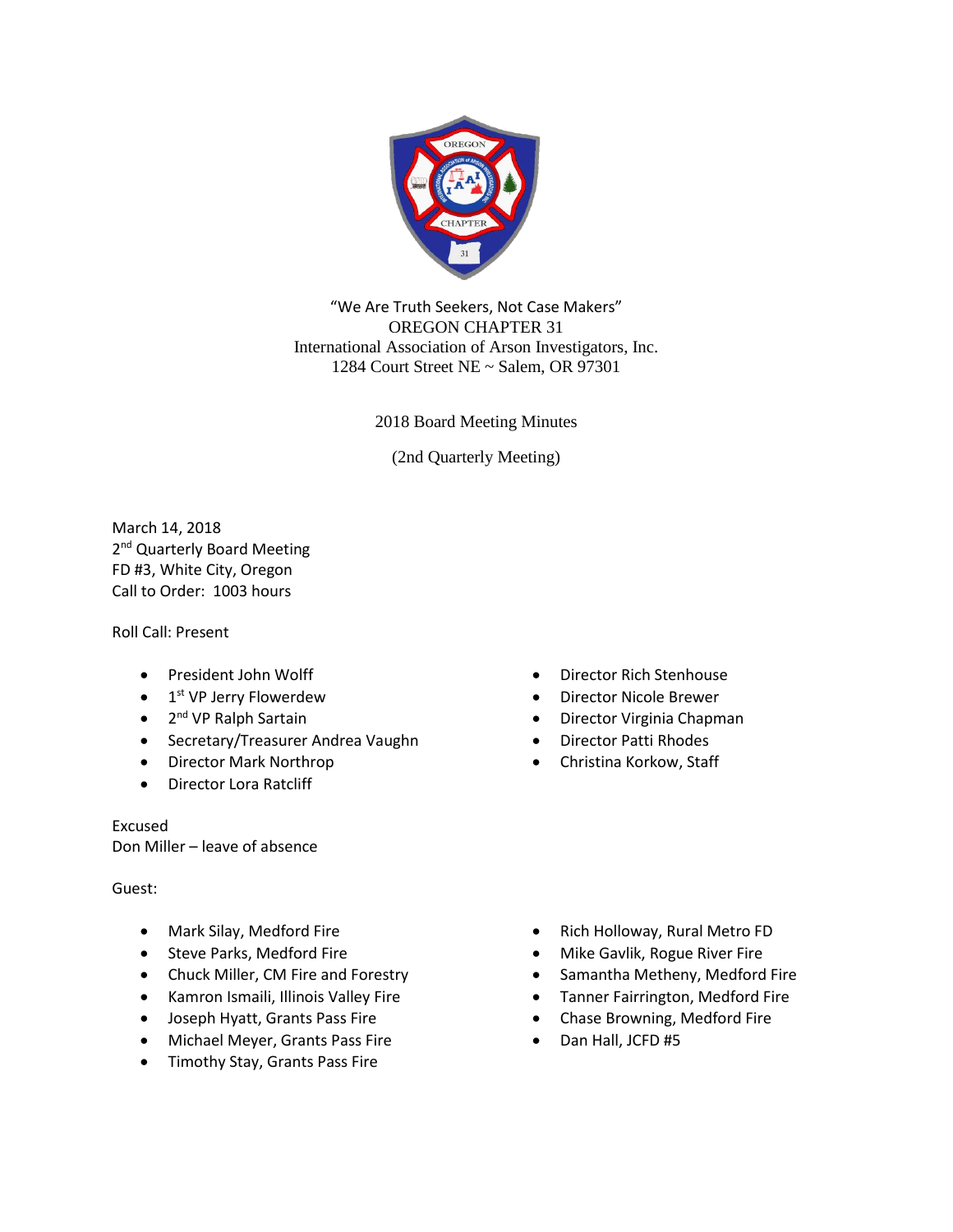- $\triangleright$  Minutes of Meeting: December 7, 2017 meeting minutes. Motion to accept the December meeting minutes by Director Mark Northrop, 2<sup>nd</sup> by Director Virginia Chapman. Motion passed.
- ➢ President's Report: President John Wolff gave a brief report on the international conference. The association is working with Don Miller about his future plans and ability to return to the board.
- ➢ Staff Report: Christina Korkow reported that the IAAI staff transition from Court Street Consulting (CSC) went smoothly. All IAAI's files, financials, merchandise, and other items have been moved to Jessica Carpenter's home office. IAAI's mail is still being received at CSC, which Jessica picks up weekly or as needed. Jessica and Christina are checking IAAI email at least once a day. Staff set-up Google Groups for the IAAI Board and District Chairs, which seems to be working well.
- Treasurer's Report: Newly appointed Secretary/Treasurer Andrea Vaughn has filled out all necessary paperwork for the position of IAAI Secretary/Treasurer. Christina Korkow gave a brief report on IAAI financials as of March 11, 2018 (full report included in packet). Highlights of the report is as follows: checking balance is \$20,369.53 and savings is \$50,048.75 totaling \$70,418.28. Savings account has earned \$48.75 in interest since June 2015. Overall the current net income is -\$1889.24, which is common for the first two quarters of the year. IAAI's finances are as to be expected at this time.

# Committee Reports:

- ➢ Membership Report: Director Ratcliff/Director Stenhouse/Director Rhodes: Reported estimated 2018 paid members. At this time being part of the Enhanced Chapter has not seemed to make a difference in the membership numbers. All paid members have been sent membership certificates.
- $\triangleright$  Training/Education Report: Director Northrop/Director Chapman/Director Brewer/1<sup>st</sup> VP Flowerdew/Ryan Fields: Mark Northrop informed the group of instructors that have agreed to be at conference, including Thomas May and Douglas Osborn. Jamie McAllister will be instructing the Scientific Method; David Brien has agreed to instruct a class that will be hands on. David Brine and Douglas Osborn's fees are room and travel. Contracts for David and Douglas will be signed soon. Mark Northrop will send Nicole Brewer the list of instructors, so she can post them on the website. The committee also reported on the progress of the conference planning. An in-depth conversation took place about removing banquet night and replacing it with heavy hors d'oeuvres at casino night where awards would be given. The Board decided they would forgo the banquet this year and try combining awards with casino night.
- $\triangleright$  Conference Site Committee Report: President Wolff/1<sup>st</sup> VP Flowerdew/2<sup>nd</sup> VP Sartain/Director Brewer: President Wolff urged the Board to start thinking about venues for conference 2020/2021, including the desire to lock a venue down for 2 years. Newport is locked down for 2018/2019. Committee will explore venues in Bend, Hood River, Seaside, and Salem.
- > Constitution/Bylaws/Legislative: 2<sup>nd</sup> VP Sartain: No Report
- ➢ Ethics/Grievances Report: 2 nd VP Sartain: No Report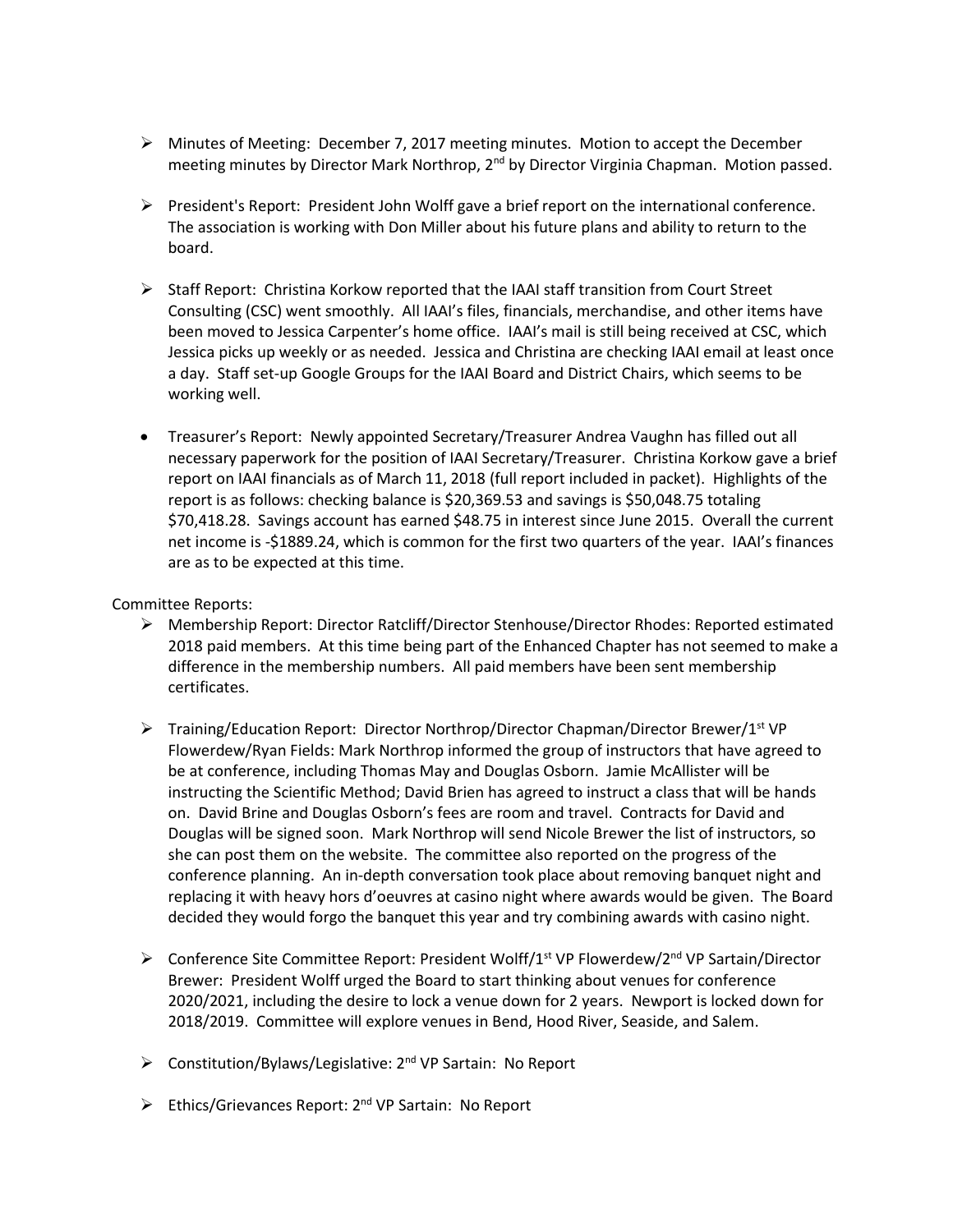- ➢ Awards Report: Director Ratcliff/Don Miller/1st VP Flowerdew/Director Stenhouse/Director Brewer: Lora Ratcliff, gave a brief report on awards and informed the group that we need to order 5-year pins.
- ➢ Website/Social Media Report: Director Northrop/Director Chapman/Director Brewer/ Gert Zoutendijk: Mark Northrop informed the group that IAAI's Facebook has been more active. He also wanted to make sure the district chairs knew about the services offered to them on IAAI's website. Nicole Brewer informed the group that she will be getting pictures from last year's conference put on IAAI's website and social media outlets.
- ➢ Professional Development Report: Ryan Fields: No Report
- ➢ Oregon Fire Marshal Association Report: No Report

### District Reports:

### Portland:

John Wolff reported attendance is growing; good training is being offered and they are seeing attendees from outside the district.

#### Mid-Willamette:

No report. Mark will check on status of this district.

Lane:

No report.

### Rogue Valley:

Tanner Fairrington gave report. Local seminar has been wrapped up; Samantha Metheny headed the event and the conference was a success. Financially they are doing well. Chris Elrod and Barry Grimm would like to see them grow and put on bigger event next year. Rogue Valley got beautiful new banners that they will be bringing with them to IAAI conference. They would like to place one of the banners at the north end of the state and one at the south end.

### Central:

Andrea Vaughn reported that the meetings have been changed to Wednesdays. The trainings have been going well. They are trying to listen to the members and get trainings that the members are interested in.

### Eastern: No report.

Old Business:

➢ Banking – Andrea Vaughn has gone to the bank and signed all paperwork needed to be added to the account, Jerry Flowerdew will be going tomorrow.

New Business: